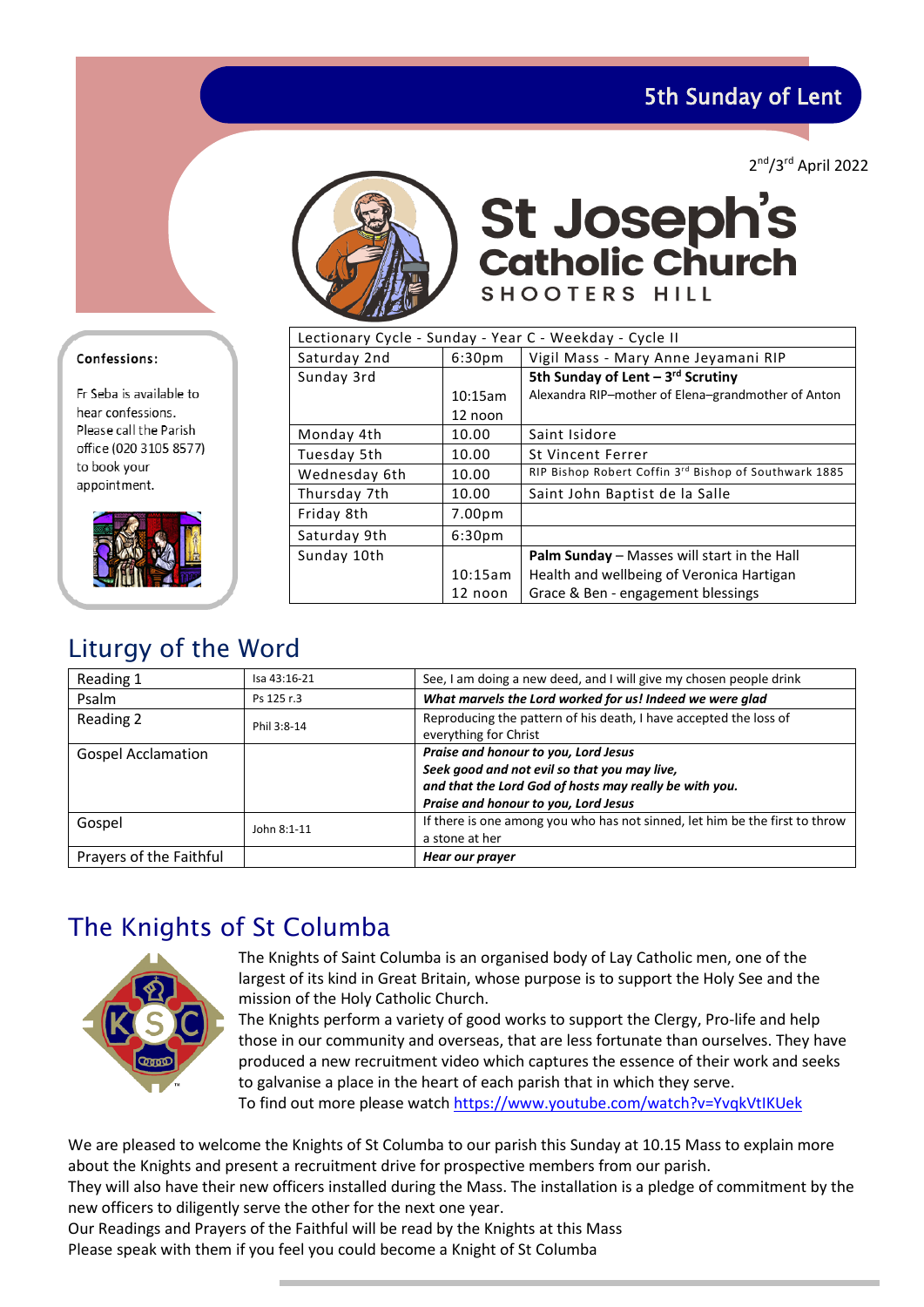## Lent

Lent is a 40-day fast  $-$  a reference to the time Jesus spent being tempted in the desert. It's a time when we can prepare our hearts for the remembrance of Christ's death. Our observance of Lent culminates in the solemn celebrations of Holy Week when on Palm Sunday we follow Christ from his triumphant entrance into Jerusalem to the foot of the Cross as sorrowful bystanders to His Passion, before rolling back the stone of the empty tomb and the joy of the Resurrection. The six-week period is dedicated to prayer, fasting, and almsgiving in preparation for this great celebration of Christ's Paschal Mystery in the Easter Triduum.



# Message from His Holiness Pope Francis for Lent 2022

Pope Francis has released his annual message, reflecting on St Paul's epistle to the Galatians: "Let us not grow tired of doing good, for in due time we shall reap our harvest, if we do not give up" (6:9-10). [https://www.vatican.va/content/francesco/en/messages/lent/documents/20211111-messaggio](https://www.vatican.va/content/francesco/en/messages/lent/documents/20211111-messaggio-quaresima2022.html)[quaresima2022.html](https://www.vatican.va/content/francesco/en/messages/lent/documents/20211111-messaggio-quaresima2022.html)

### **Please see the poster at the back of the church for services in our church for Holy Week and Easter** "COME HOME"



Do you have a friend or family member who hasn't been back to Mass since the March 2020 lockdown?

Have you been praying for someone you know who has drifted from practising their Catholic faith? Free cards are available at the back of the church which can be used to issue a personal invitation back to Mass or any of the Holy Week and Easter services Just take one and fill in your own details, and then hand/post to the person you think might need to hear those words of encouragement: *"come home!"*

# Prayer for Ukraine

Loving God, We pray for the people of Ukraine, for all those suffering or afraid, that you will be close to them and protect them.

We pray for world leaders, for compassion, strength and wisdom to guide their choices. We pray for the world that in this moment of crisis, we may reach out in solidarity to our brothers and sisters in need.

May we walk in your ways so that peace and justice become a reality for the people of Ukraine and for all the world. Amen. **Please donate t[o https://cafod.org.uk/donations](https://cafod.org.uk/donations/picker?defaultuniversaltype=single&_Appeal=123770)**



# The Synod



Pope Francis has asked the whole Catholic Church worldwide to engage in a process of discernment under the guidance of the Holy Spirit. This process is called a synod. It involves everyone in the Church - clergy, religious, and lay Catholics, each participating according to the gifts and charisms of their vocation.

The word 'synod' comes from two Greek words 'sun' meaning together and 'hodos' meaning way. The English word synod, therefore, means making our way together, journeying together along the way, united in Christ, the Way, the Truth and the Life.

The Synodal Process we are undertaking is guided by a fundamental question: How does 'journeying together' take place today on different levels (from the local level to the universal one), allowing the Church to proclaim the Gospel? And, what steps is the Spirit inviting us to take in order to grow as a synodal Church? (PD 2)

We are very grateful to John Woodcock and Ivanhoe Norona for being our representatives at this Synod Please see the Diocesan Synthesis on our website <https://www.stjoseph-shootershillrcaos.org.uk/announcements> For more information please visit<https://www.rcsouthwark.co.uk/get-involved/synod/>

**Please pray daily for the success of this Synod – it is an opportunity for all our voices to be heard**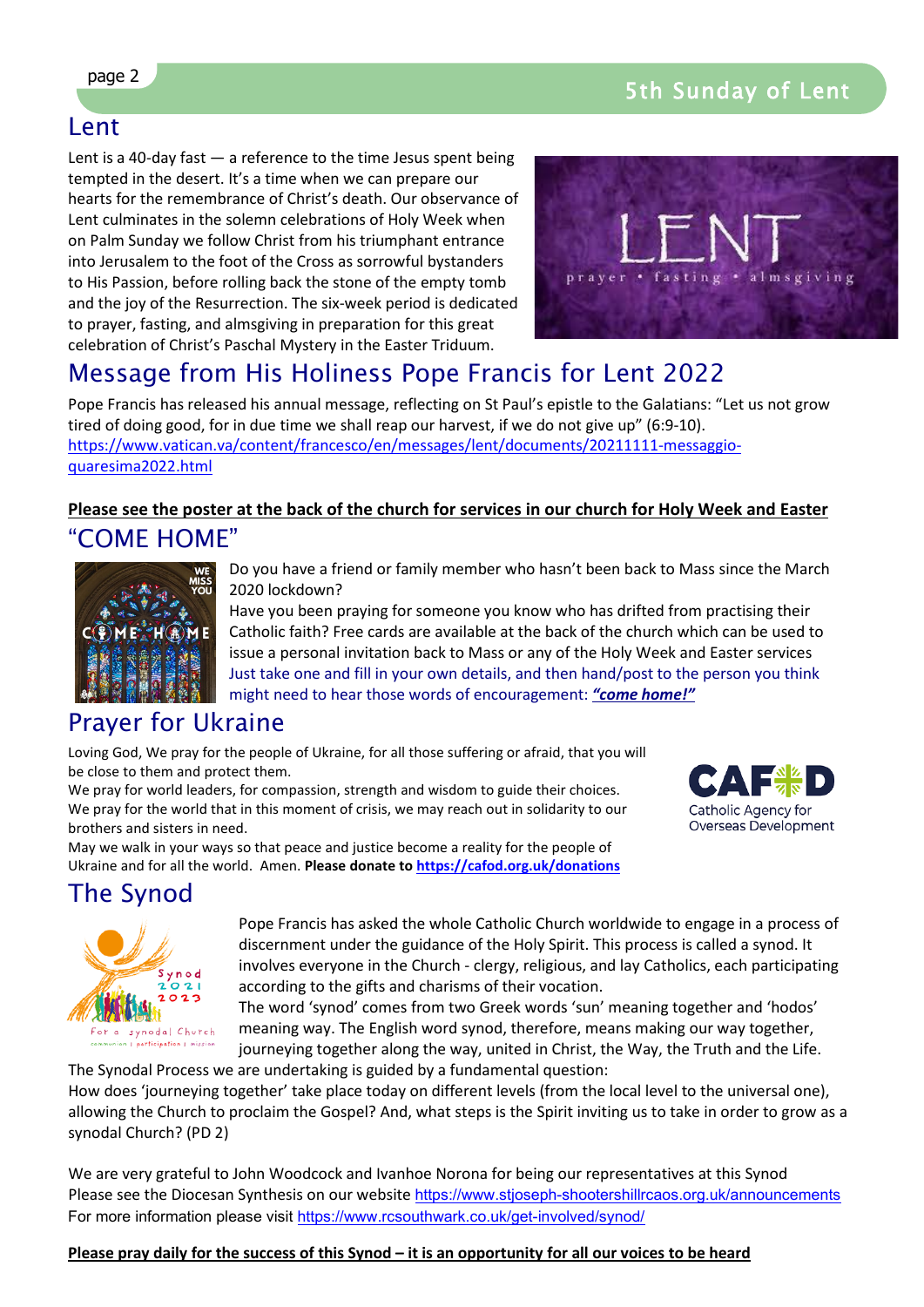# Parish Sacramental Programmes

### **CONFIRMATION 2022**

The next session in our will be on **Wednesday 27th April at 7.00 – 7th session followed by the 2nd Parents' meeting at 8.00 in the hall**

### **FIRST HOLY COMMUNION 2022**

The next session will be on **Sunday 25th April at 9.00 – 15th session – in the hall**

**Please keep both groups, their parents, family and their catechists in your prayers during their preparation and beyond**

**Both these groups will not be able to continue next year if people do not come forward NOW and walk alongside the Catechists to learn. There will not be enough Catechists to facilitate. Please pray this does not happen and for the continued vibrancy of your parish** 

# Your Parish Needs You!!!



**What gift do you have that you could you share with your parish?** 

**Do you know of an architect that could help with re designing the layout for our hall?**

**Do you know of a company that would be interested in building a brick wall?** 

**Could you help with the maintenance of our church? Could you help clean the church?**

**Could you become a welcomer at each Mass?**

Please give your details by emailing [shootershill@rcaos.org.uk](mailto:shootershill@rcaos.org.uk) or speaking to Fr Seba **MANY THANKS** to the two people who have volunteered to take up vital rôles in our parish, **you are so greatly appreciated BUT WE NEED MORE PEOPLE TO RUN THE PARISH**

#### **Prayer to St Joseph**

Hail, Guardian of the Redeemer, Spouse of the Blessed Virgin Mary. To you God entrusted his only Son; In you Mary placed her trust; with you Christ became man. Blessed Joseph, to us too, show yourself a father and guide us in the path of life. Obtain for us grace, mercy and courage, and defend us from every evil. Amen



#### **Synod Prayer**

We stand before You, Holy Spirit, as we gather together in Your name

With You alone to guide us, make Yourself at home in our hearts; teach us the way we must go and how we are to pursue it.

We are weak and sinful; do not let us promote disorder. Do not let ignorance lead us down the wrong path not partiality influence our actions.

Let us find in You our unity so that we may journey together to eternal life and not stray from the way of truth and what is right

All this we ask of you, who are at work in every place and time, in the communion of the Father and the Son forever and ever, Amen



#### **Prayer to Saint Michael the Archangel**



St Michael the Archangel. Defend us in the day of our battle. Be our safeguard against the wickedness and snares of the devil. May God rebuke him, we humbly pray, and do thou, O Prince of Heavenly Hosts, by the power of God, cast into hell satan, and all the evil spirits who wander around the world seeking the ruins of souls.